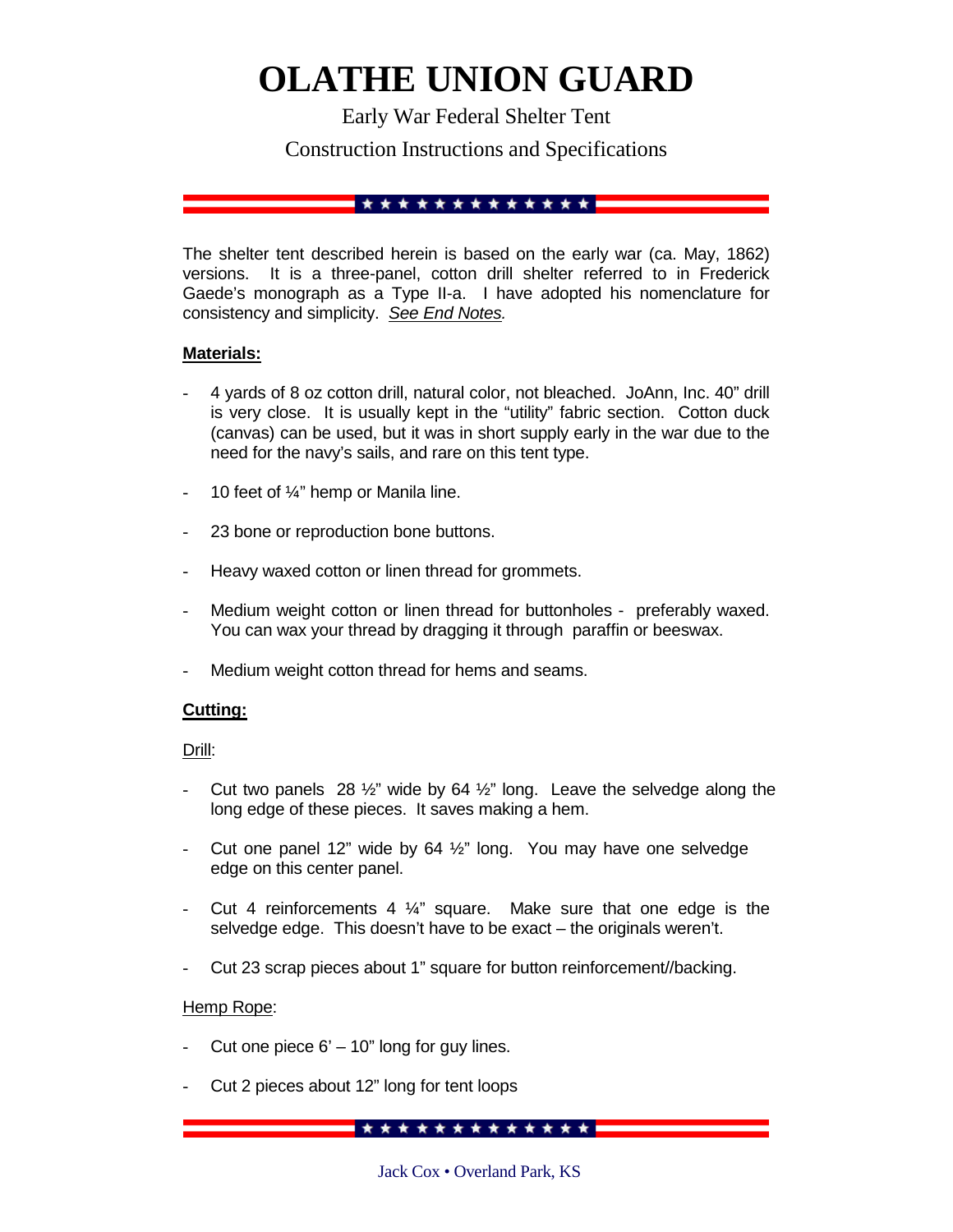#### **ASSEMBLY:**

Machine sewing is used (as on the originals) unless otherwise noted. A few were totally hand stitched. If you have the desire to do that, go for it.

- 1. With the good sides facing each other, align and pin the raw edge of one of the wide panels to the narrow center panel. Using a  $\frac{3}{4}$ " seam allowance. (that means sew ¾" from the edge) sew the two panels together
- 2. Sew the second wide panel to the narrow center panel using the same seam allowance. Make sure that the selvedge edge of the wide panel is to the outside.
- 3. Flat fell these two seams (Figure 1).
	- a. Press seam open.
	- b. Cut off half of one seam allowance.
	- c. Fold long seam allowance slightly less than in half and press flat.
	- d. Fold long seam allowance over cut seam allowance and press flat.
	- e. Machine overstitch through all 4 layers of fabric.



- 4. Prepare the reinforcement squares.
	- a. With the selvedge edge to your left, press over a  $\frac{1}{4}$ " hem on the top and right sides of two (2) squares.
	- b. With the selvedge edge still to your left, press over a  $\frac{1}{4}$ " hem on the bottom and right sides of the other two (2) squares.
- 5. Attach the reinforcement squares (See Figure 2).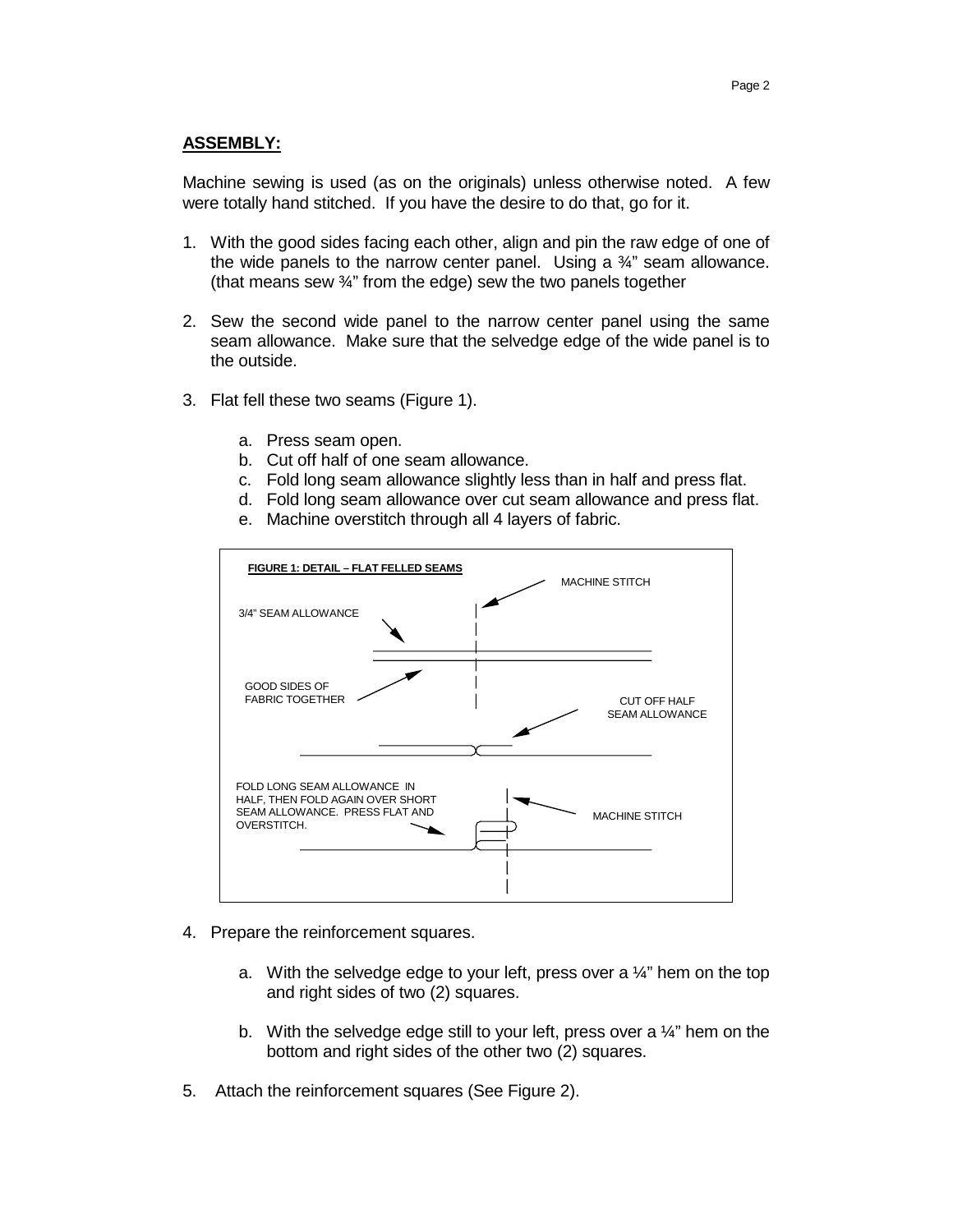a. Place the selvedge edge of the reinforcement along the selvedge edge of the shelter. Position the raw edge of the reinforcement along the raw edge of the shelter, but 3/4" away to allow for the hem to be sewn later. Make sure that the two pressed edges are to the center of the shelter and are turned under.



- b. Hand sew the three edges marked "pressed edges" and "selvedge edge." You can use an overcast stitch, running stitch or back stitch.
- 6. Hem the ends of the shelter half (See Figure 3).
	- a. Fold the raw edges up 3/8" and press flat.
	- b. Fold again, same 3/8" and press flat.
	- c. Make sure that the raw edges of the corner reinforcements are captured in the hem. (See Figure 3)
	- d. Machine stitch the hem  $\frac{1}{4}$ " from the edge.



7. Mark locations of buttons.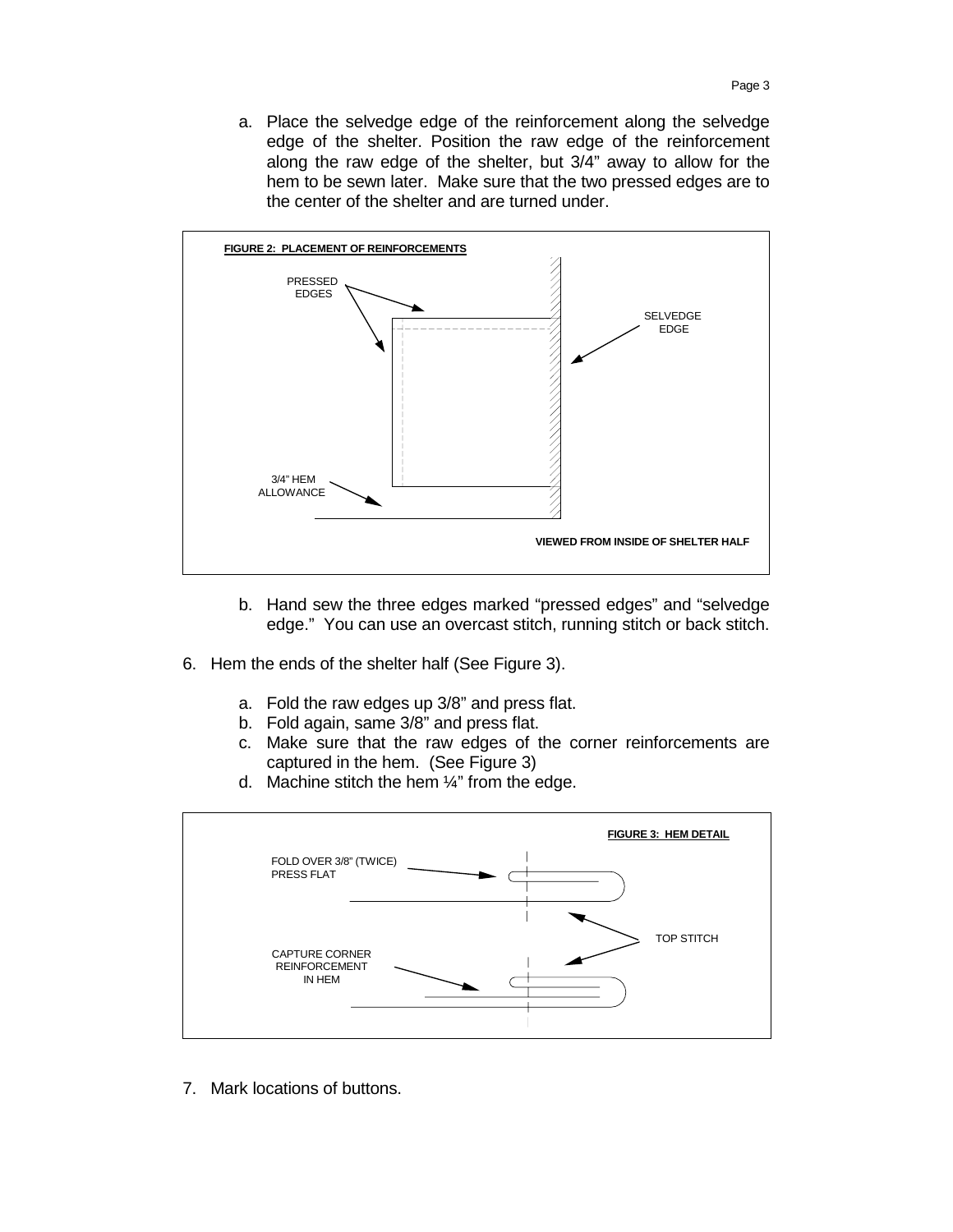- a. All buttons are spaced 4" in from the edge of the shelter half.
- b. Along the top edge (ridge line), mark nine (9) button locations. (See Figure 4). The end buttons are 1" from the end of the shelter half. Mark the remaining buttons on 8" centers.



c. Along the ends, mark the first button 3" from the foot of the shelter half. Mark the remaining 6 buttons on 8" centers. (See Figure 5).



- 8. Mark the locations of the buttonholes. (See Figures 4 and 5)
	- a. Buttonholes should start ½" from the edge of the shelter half.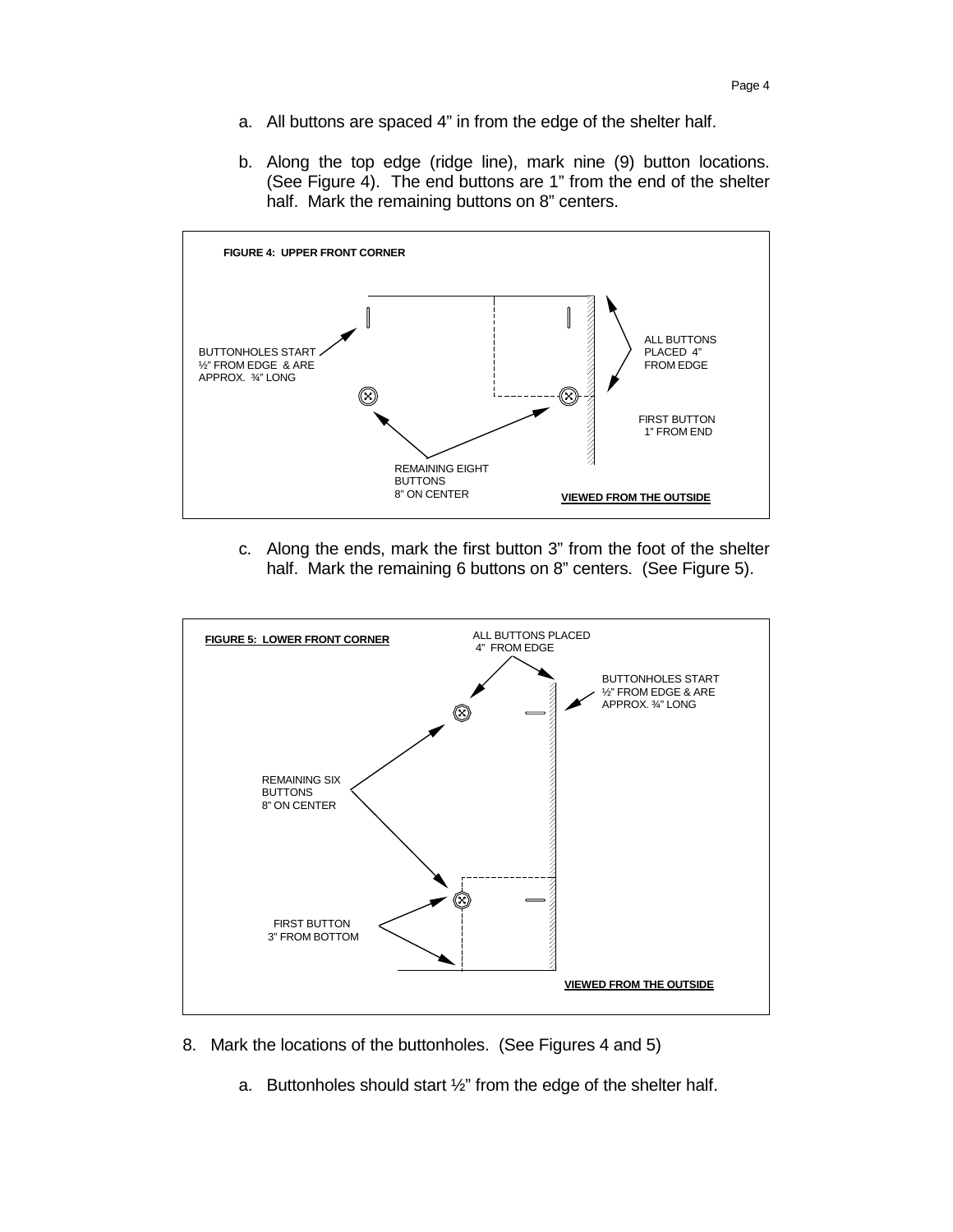- b. Buttonholes should be approximately  $\frac{3}{4}$ " long but check your button size before cutting.
- 9. Cut the buttonholes with an X-acto knife and hand finish. There are a couple of stitch types, but one of the strongest is shown in Figure 6. Use a moderately heavy, waxed cotton or linen thread. Some buttonholes were done with a simple overcast stitch.



10. Locate Grommets for tent loops. See Figures 7 and 8.

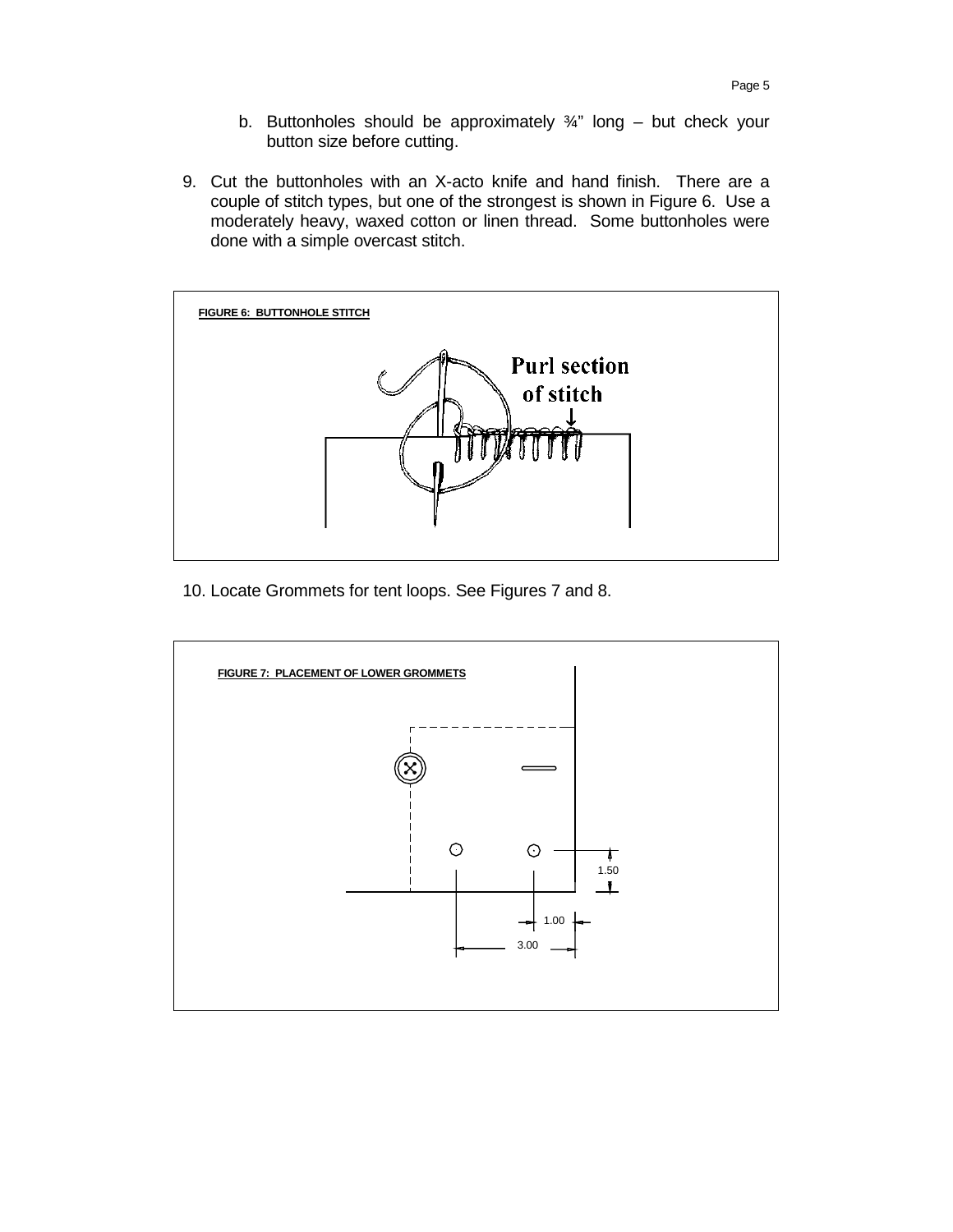

11. Hand finish the grommets.

- a. Cut out grommet holes in all four corners. The holes should be cut to approximately ¼" diameter. They will enlarge as they are hand finished. They can be cut by hand, but it is best to use a sharpened tool such as a leather punch.
- b. Hand work all of the grommets with a heavy, waxed cotton twine. Use a simple overcast stitch, no buttonhole or other fancy stitching.
- 12. Sew on the buttons.
	- a. Use a good strong waxed linen or cotton thread.
	- b. Place one of the 1" square button reinforcements behind each button.
	- c. Attach the buttons using an "X" pattern.
- 13. Install the tent peg loops.
	- a. Tie a simple overhand knot near the end of the 12" hemp rope.
	- b. Insert the rope through a grommet from the inside of the tent then back through the other grommet.
	- c. Tie another overhand knot.
	- d. The loop should like Figure 9 when completed.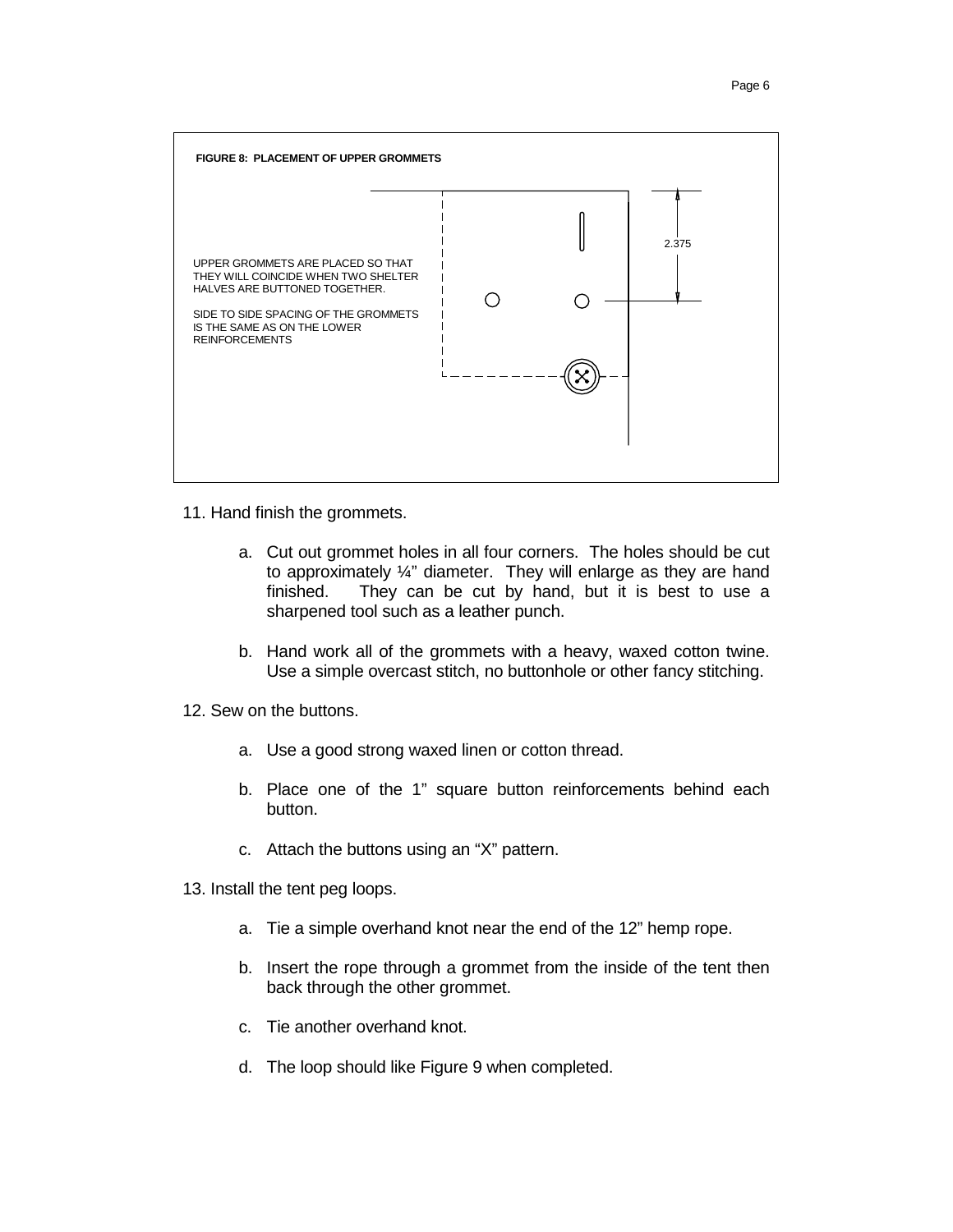

14. **STAND BACK AND ADMIRE YOUR WORK**. . . It was worth it, wasn't it?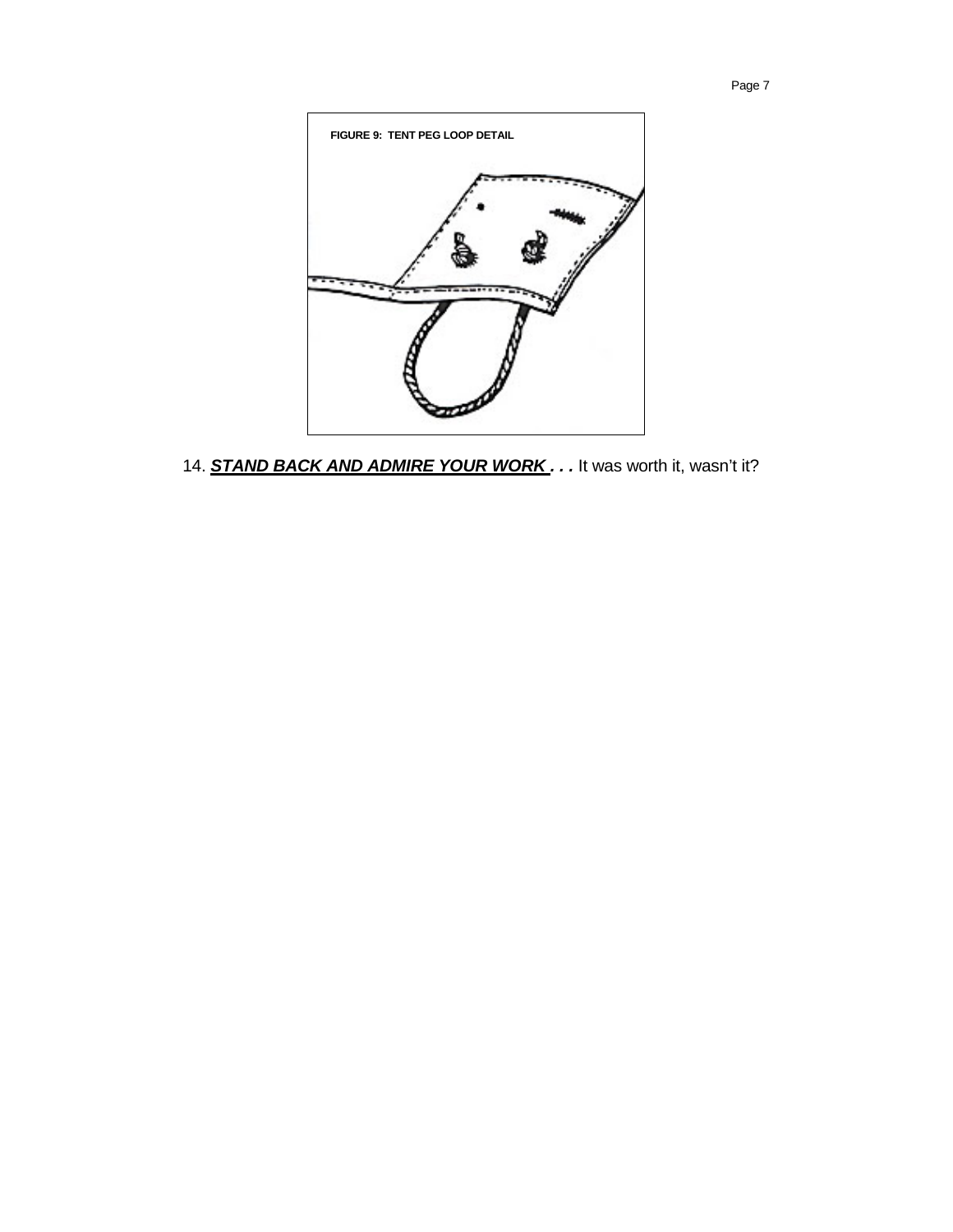# **END NOTES**

#### General Comments:

This type of tent was produced in the Eastern depots from approximately March 1862 through May 1864. It is designated Type II-a in Gaede's monograph. It is characterized by the use of three panels, with the seams running vertically, four corner reinforcements and two tent peg loops. The panels varied in width, but a common configuration was two panels 28 inches wide and one panel ten inches wide. Because of the wide variety of tents, this specification represents a "common use" tent – not necessarily a reproduction of a specific original tent.

#### Size:

These specifications are for a tent 66" long by 63" wide. This was the *DESIRED* size - within one-half inch - of shelter tents prior the issuance of General Order 60 in December, 1864. G.O. 60 inadvertently changed the size specification due to two typographical errors. The real size of the original tents is difficult to determine exactly because of shrinkage (both before and after issue) and because of the use of many contractors. I chose to specify the tents to 66" rather than 66  $\frac{1}{2}$ " so that all types used by our unit would be compatible.

#### Materials:

These tents were most commonly made from cotton drill, per this specification, due to the scarcity of cotton duck (canvas). The corner reinforcements were also made from drill – with some exceptions. Buttons were bone. Guy lines and tent loops were mostly hemp, although some Manilla (sic) was used. Thread for sewing was waxed cotton or linen.

# Reinforcements:

Reinforcements were placed on the inside of the tent at each corner, a total of only four. They were approximately  $4" \times 4"$  in size - although by no means uniform.

# Grommets:

Eight grommets were made in each tent, two in each corner reinforcement. The grommets in the top of the tent were placed so that the holes would coincide when two halves were buttoned together. The outermost grommet hole was approximately one inch from the end of the tent. Innermost grommets varied somewhat. Some grommets were more like slits than circles, in order to accommodate tent poles.

#### Buttons:

Each shelter half has twenty-three bone buttons, arranged as follows:

Along the top (ridge line) of the shelter half, nine buttons. The line of buttons is four inches from the top. The first button is placed one inch from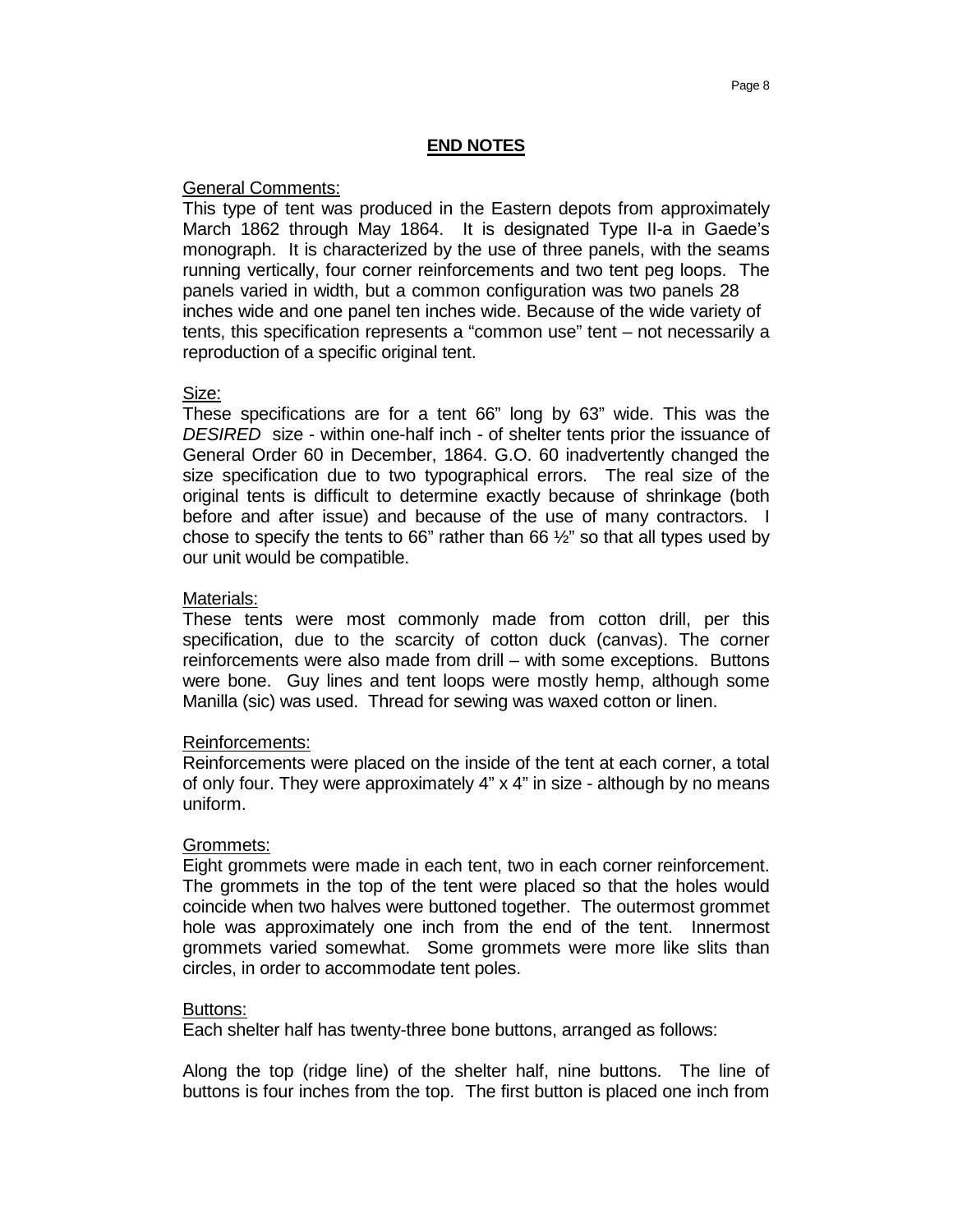the end, and subsequent buttons at eight inch intervals, placing the 9th button one inch from the other end.

Both ends of the tent have the same seven button configuration. As on the top, the buttons are set in four inches from the edge. The first button is placed three inches from the bottom, and the remaining six were at eight inch intervals.

#### Buttonholes:

The buttonholes were set in line with the buttons, with the edge of the buttonhole approximately one-half inch from the edge of the fabric. Buttonholes were about three-fourths inch long.

#### Construction:

Almost all tents of this vintage have machine sewn long seams and hems. The selvedge edges of the fabric were used to reduce manufacturing labor wherever possible. The only seams in the body were for joining the three panels. The only hems were at the top (ridge pole edge) and the bottom (tent peg loop edge.) The reinforcements, grommets and buttonholes were hand sewn. Buttons were sewed using an "X" pattern in the stitching.

# Other Notes:

I specified a flat-felled seam for joining the panels. The originals often used an interlocked seam, or simply joined the selvedge edges. However, the interlocked seam is more complex to execute. After sewing, it is virtually impossible to tell the difference between the two methods. We can't always join selvedge edges since modern fabric is much wider than 1860's material

Both hemp and Manilla (sic) line were used with shelter halves, but it appears that hemp was accepted and the most common prior to the revised specifications of 1864. Therefore, this specification uses hemp line.

I cannot verify the spacing of the grommet holes in the corner reinforcements. However, based on the buttonhole and button spacing, the grommets in the upper corners must be placed at the specified dimension in order for the grommets to match when the halves are buttoned together. The grommets may have been closer together than the 2.0" specified, but the outside grommet always appeared to be about 1" from the edge.

A valuable reference for this "how-to" specification was: "The Federal Civil War Shelter Tent," Frederick C. Gaede, O'Donnell Publications, 7217 Popkins Farm Road, Alexandria Virginia 22306. I highly recommend this monograph to anyone wishing to do further research.

Jack Cox Olathe Union Guard 9 July, 2001